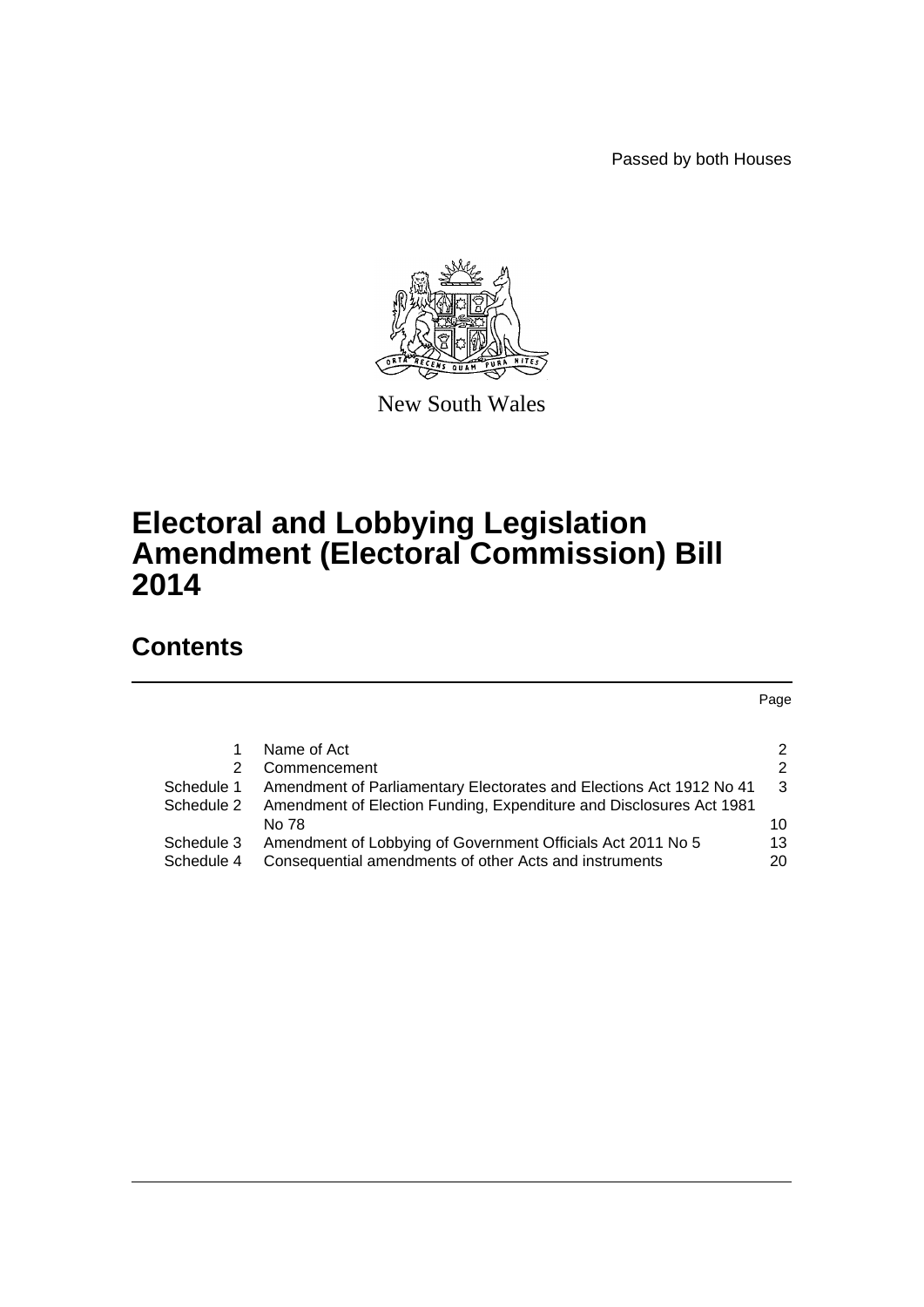*I certify that this public bill, which originated in the Legislative Assembly, has finally passed the Legislative Council and the Legislative Assembly of New South Wales.*

> *Clerk of the Legislative Assembly. Legislative Assembly, Sydney,* , 2014



New South Wales

# **Electoral and Lobbying Legislation Amendment (Electoral Commission) Bill 2014**

Act No , 2014

An Act to amend the *Parliamentary Electorates and Elections Act 1912* and the *Election Funding, Expenditure and Disclosures Act 1981* to reconstitute the New South Wales Electoral Commission, to abolish the Election Funding Authority and to confer its functions on the Electoral Commission; to amend the *Lobbying of Government Officials Act 2011* to extend the regulation of third-party and other lobbyists and to confer functions under that Act on the Electoral Commission; and for other purposes.

*I have examined this bill and find it to correspond in all respects with the bill as finally passed by both Houses.*

*Assistant Speaker of the Legislative Assembly.*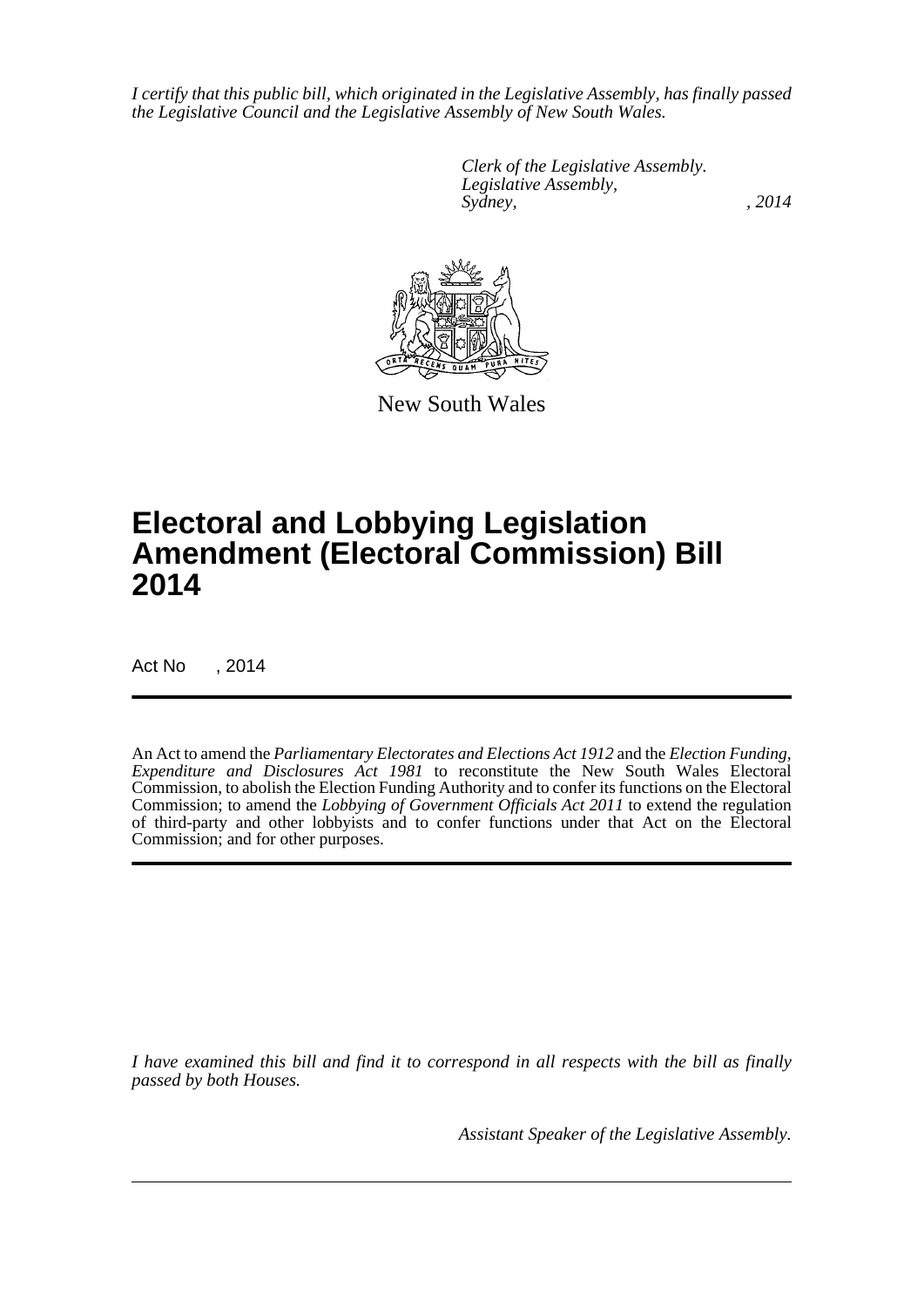## <span id="page-2-0"></span>**The Legislature of New South Wales enacts:**

#### **1 Name of Act**

This Act is the *Electoral and Lobbying Legislation Amendment (Electoral Commission) Act 2014*.

## <span id="page-2-1"></span>**2 Commencement**

This Act commences on a day or days to be appointed by proclamation.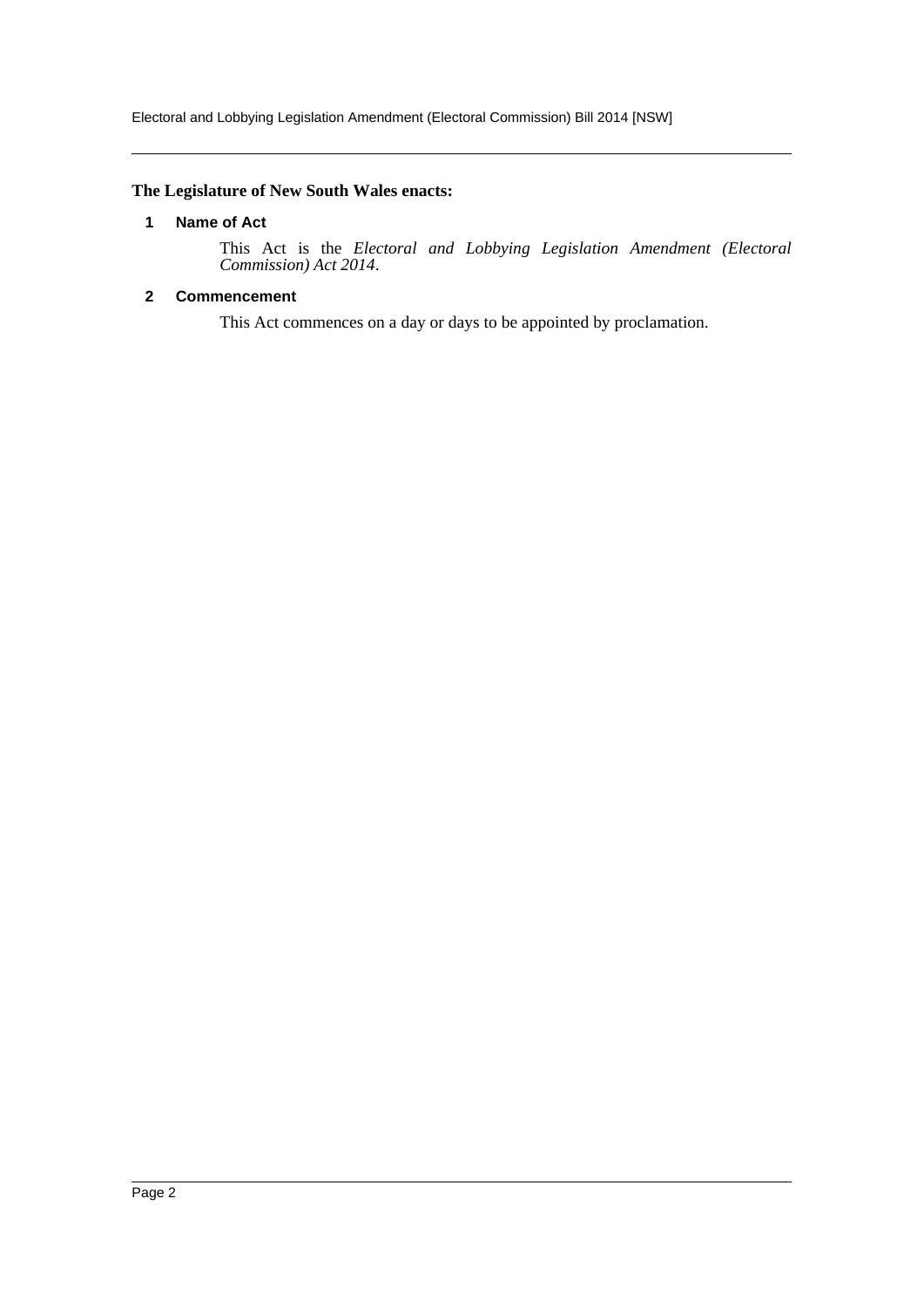## <span id="page-3-0"></span>**Schedule 1 Amendment of Parliamentary Electorates and Elections Act 1912 No 41**

## **[1] Part 3A, Division 1**

Omit the Division. Insert instead:

## **Division 1 New South Wales Electoral Commission**

#### **21A Constitution of Electoral Commission**

- (1) There is constituted by this Act a corporation with the corporate name of the New South Wales Electoral Commission.
- (2) The Electoral Commission is a statutory body representing the Crown. **Note.** Section 13A of the *Interpretation Act 1987* provides that a statutory body representing the Crown has the status, privileges and immunities of the Crown.

#### **21B Members of Electoral Commission**

- (1) The Electoral Commission consists of the following members:
	- (a) a former Judge appointed by the Governor as the Chairperson of the Commission,
	- (b) the Electoral Commissioner,
	- (c) a person appointed by the Governor who has financial or audit skills and qualifications relevant to the functions of the Commission.
- (2) In this section, *former Judge* means:
	- (a) a former Judge of the Supreme Court of the State or of any other State or Territory, or
	- (b) a former Judge of the Federal Court of Australia, or
	- (c) a former Justice of the High Court of Australia.
- (3) Schedule 21A contains provisions relating to the Electoral Commission.

## **21C Functions of Electoral Commission**

- (1) The Electoral Commission has the functions conferred or imposed on it by or under this Act, the *Election Funding, Expenditure and Disclosures Act 1981*, the *Lobbying of Government Officials Act 2011* or any other Act. **Note.** Under the *Election Funding, Expenditure and Disclosures Act 1981*, the Electoral Commission has the function of administering the election funding, expenditure and disclosure scheme under that Act and registering electoral participants for the purposes of that scheme. Under the *Lobbying of Government Officials Act 2011*, the Electoral Commission has the function of maintaining the Register of Third-Party Lobbyists and Lobbyists Watch List, and of the enforcement of obligations relating to lobbying.
- (2) The Electoral Commission may:
	- (a) provide assistance for the conduct of elections by the Electoral Commissioner under this or any other Act, and
	- (b) institute proceedings for offences against this Act, the *Election Funding, Expenditure and Disclosures Act 1981* or the *Lobbying of Government Officials Act 2011*, and
	- (c) conduct and promote research into electoral matters and other matters that relate to its functions, and publish the results of any such research, and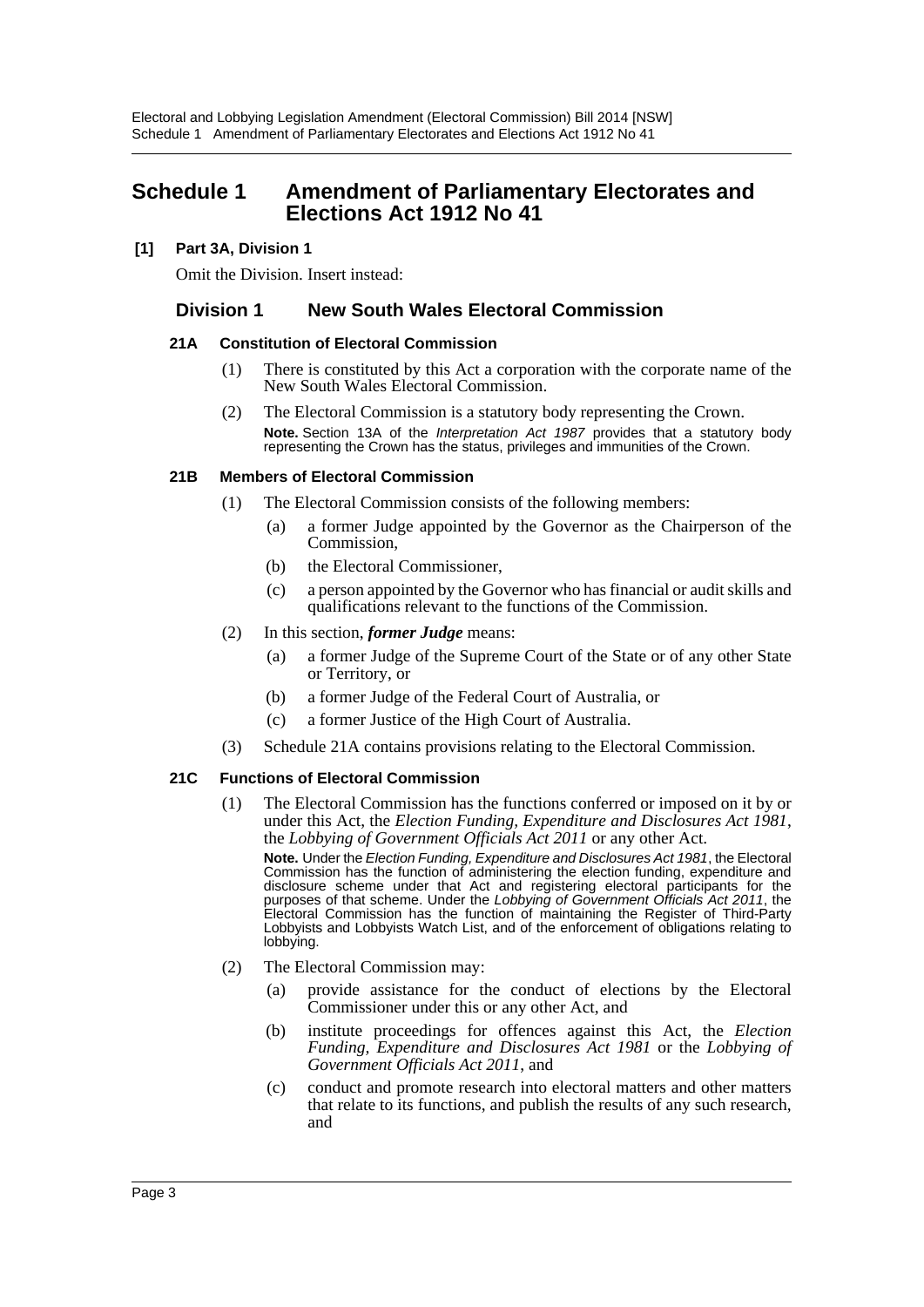- (d) promote public awareness of electoral matters that are in the general public interest by means of education and information programs.
- (3) It is the duty of the Electoral Commission to exercise its functions in a manner that is not unfairly biased against or in favour of any particular parties, groups, candidates or other persons or bodies.
- (4) The Electoral Commission is not subject to the control or direction of the Minister in the exercise of its functions.
- (5) The Electoral Commissioner is not subject to the control or direction of the Electoral Commission in the exercise of his or her functions under this or any other Act (other than functions of the Electoral Commission that are delegated to the Electoral Commissioner).

#### **21D Staff of the Electoral Commission**

- (1) Persons may be employed in the Public Service to enable the Electoral Commission and the Electoral Commissioner to exercise their functions. The persons so employed are to be employed in a separate Public Service agency and may be referred to as members of staff of the Electoral Commission.
- (2) Any conditions of employment (within the meaning of the *Industrial Relations Act 1996*) determined by the Electoral Commissioner under the *Government Sector Employment Act 2013* with respect to any such persons who are employed in casual employment in connection with an election have effect despite any State industrial instrument that applies to Public Service casual employees generally, unless the instrument expressly applies to those casual employees.

#### **[2] Section 21AB Tenure of office of Electoral Commissioner**

Omit section 21AB (2) (j). Insert instead:

becomes a person who is not eligible under subsection (4) to be appointed as the Electoral Commissioner, or

## **[3] Section 21AB (4)**

Omit the subsection. Insert instead:

- (4) A person is not eligible for appointment as the Electoral Commissioner if the person is (or was at any time during the period of 5 years immediately preceding the proposed appointment) any of the following:
	- (a) a member or officer of a party,
	- (b) a member of any legislature (in Australia or in any other country) or a candidate for election as such a member,
	- (c) a councillor or mayor of a council, or the chairperson or a member of a county council, under the *Local Government Act 1993* or a candidate for election to such an office,
	- (d) a party agent or official agent under the *Election Funding, Expenditure and Disclosures Act 1981*.

A person who is a member of a public authority constituted by an Act or of the governing body of any such public authority is also not eligible for appointment as the Electoral Commissioner.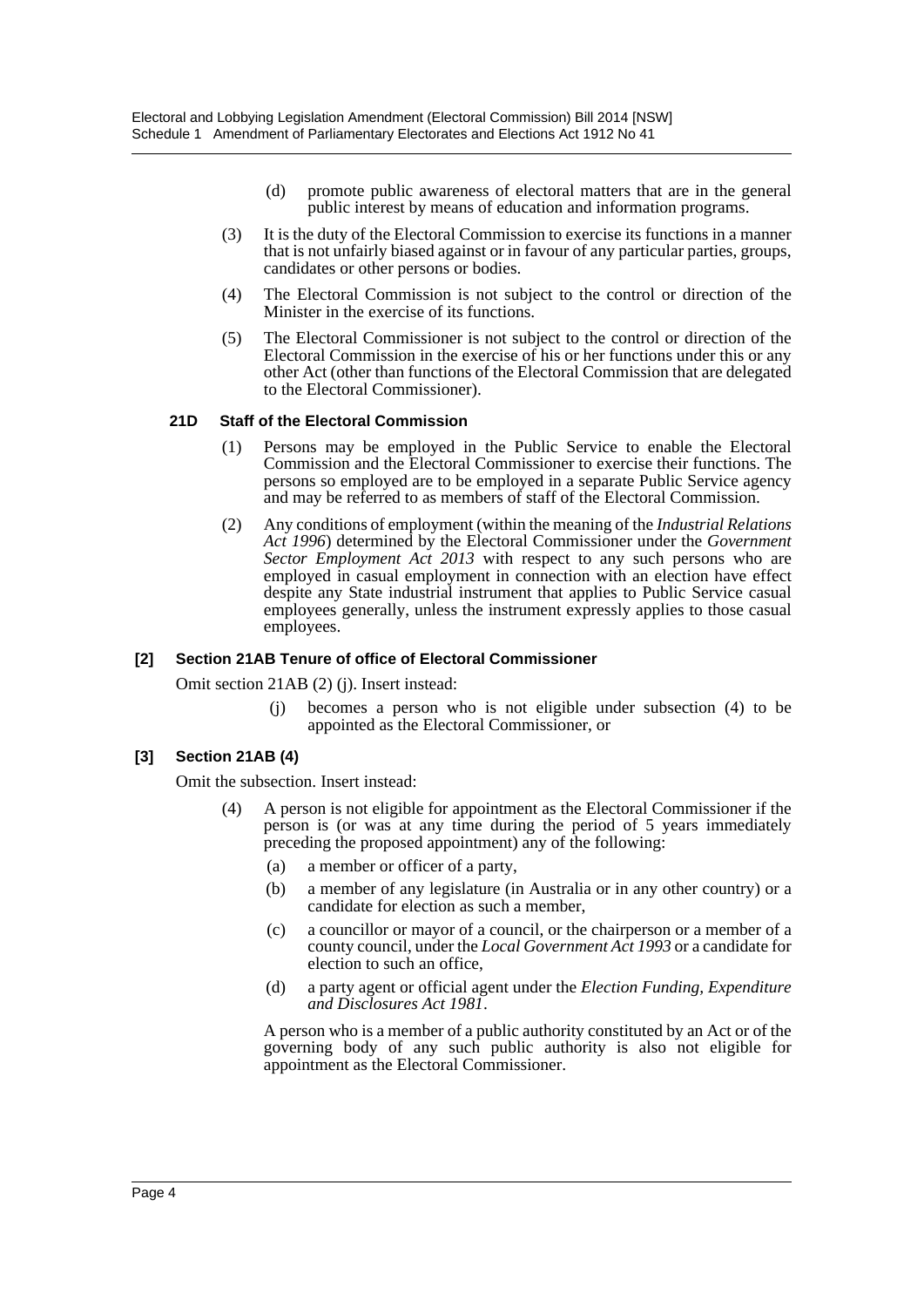### **[4] Section 184A**

Insert after section 184:

#### **184A Enforcement powers of Electoral Commission**

- (1) For the purpose of enforcing compliance with this Act, the Electoral Commission may exercise any investigative or other functions the Electoral Commission has under the *Election Funding, Expenditure and Disclosures Act 1981* for the purpose of enforcing compliance with that Act.
- (2) Accordingly, a reference in sections 110, 110A and 110B of that Act to "this Act" is taken to be a reference to this Act.

#### **[5] Schedule 21A**

Insert before Schedule 22:

## **Schedule 21A Provisions relating to Electoral Commission**

(Section 21B (3))

#### **1 Definitions**

In this Schedule:

*appointed member* means a member of the Electoral Commission (other than the Electoral Commissioner).

*Chairperson* means the Chairperson of the Electoral Commission.

*deputy* means a deputy of an appointed member appointed under this Schedule.

*member* means a member of the Electoral Commission.

#### **2 Persons not eligible for appointment**

- (1) A person is not eligible for appointment as an appointed member if the person is (or was at any time during the period of 5 years immediately preceding the proposed appointment) any of the following:
	- (a) a member or officer of a party,
	- (b) a member of any legislature (in Australia or in any other country) or a candidate for election as such a member,
	- (c) a councillor or mayor of a council, or the chairperson or a member of a county council, under the *Local Government Act 1993* or a candidate for election to such an office,
	- (d) a party agent or official agent under the *Election Funding, Expenditure and Disclosures Act 1981*.
- (2) A person who is a member of a public authority constituted by an Act or of the governing body of any such public authority is also not eligible for appointment as an appointed member.

#### **3 Terms of office of appointed members**

Subject to this Schedule, an appointed member holds office for such period (not exceeding 7 years) as is specified in the member's instrument of appointment, but is eligible (if otherwise qualified) for re-appointment.

#### **4 Part-time appointments**

Appointed members hold office as part-time members.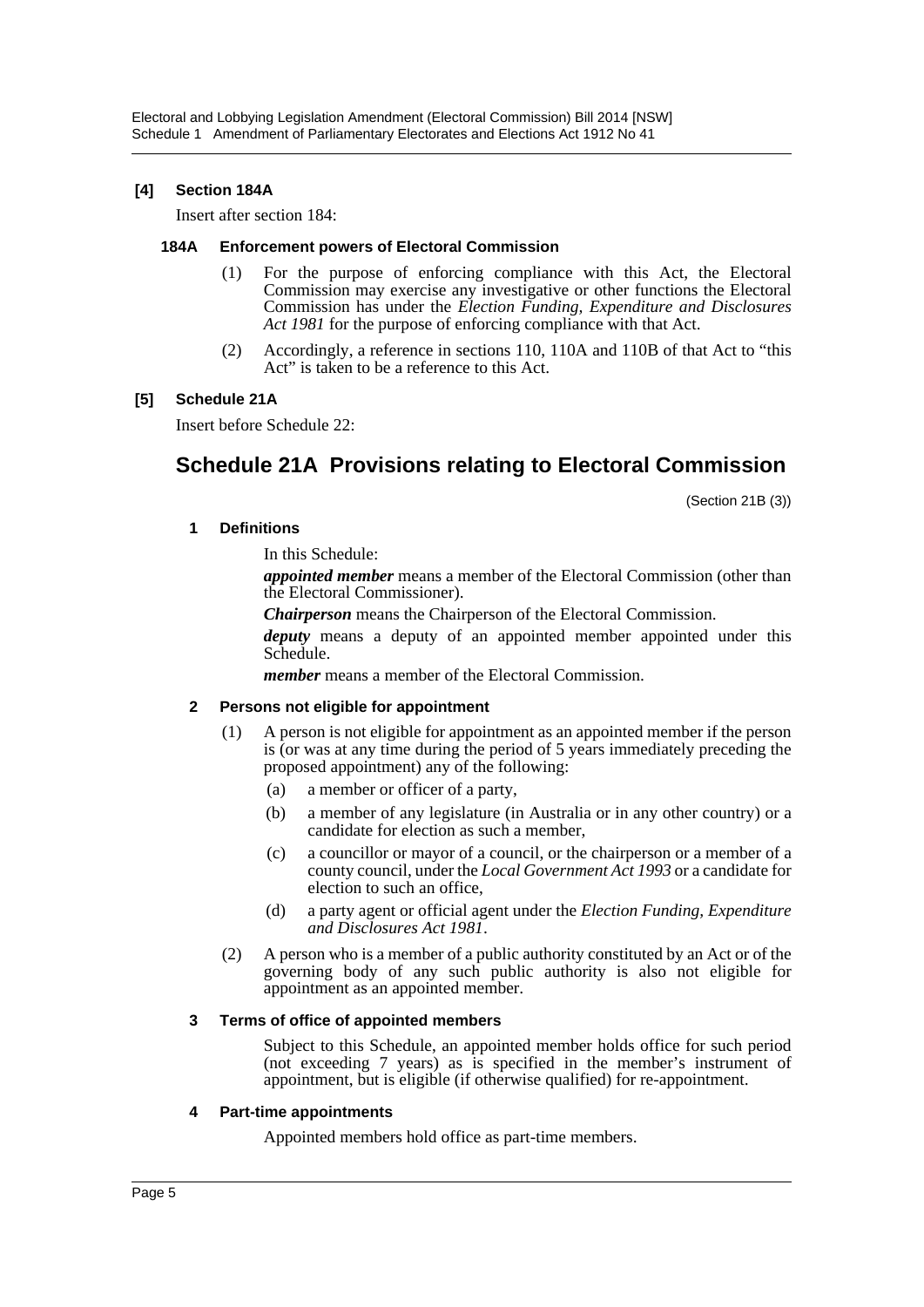#### **5 Deputies of appointed members**

- (1) The Governor may, from time to time, appoint a person to be the deputy of an appointed member, and may revoke any such appointment.
- (2) The deputy of an appointed member must be a person who is eligible for appointment as the appointed member.
- (3) In the absence of an appointed member, the appointed member's deputy may, if available, act in the place of the appointed member.
- (4) While acting in the place of an appointed member, a person has all the functions of the member and is taken to be a member.
- (5) For the purposes of this clause, a vacancy in the office of a member is taken to be an absence of the appointed member.

#### **6 Remuneration of appointed members and deputies**

An appointed member or deputy is entitled to be paid such remuneration (including travelling and subsistence allowances) as the Minister may from time to time determine in respect of the member or deputy.

#### **7 Vacancy in office of appointed members and deputies**

- (1) The office of an appointed member or deputy becomes vacant if the member or deputy:
	- (a) dies, or
	- (b) completes a term of office and is not re-appointed, or
	- (c) resigns the office by instrument in writing addressed to the Governor, or
	- (d) is removed from office by the Governor under clause 8 (in relation to an appointed member) or clause 5 (in relation to a deputy), or
	- (e) in the case of an appointed member, is absent from 3 consecutive meetings of the Electoral Commission of which reasonable notice has been given to the member personally or by post, except on leave granted by the Governor or unless the deputy of the member was present at any or all of those meetings, or
	- (f) becomes bankrupt, applies to take the benefit of any law for the relief of bankrupt or insolvent debtors, compounds with his or her creditors or makes an assignment of his or her remuneration for their benefit, or
	- (g) becomes a mentally incapacitated person, or
	- (h) is convicted in New South Wales of an offence that is punishable by imprisonment for 12 months or more or is convicted elsewhere than in New South Wales of an offence that, if committed in New South Wales, would be an offence so punishable, or
	- (i) is imprisoned in respect of a conviction for an offence punishable in New South Wales by imprisonment or for an offence committed elsewhere than in New South Wales that, if committed in New South Wales, would be an offence so punishable, or
	- (j) becomes a person who is not eligible under clause 2 to be appointed as the appointed member or deputy.
- (2) Section 47 (1) (b) of the *Interpretation Act 1987* does not apply to, or to the office of, an appointed member.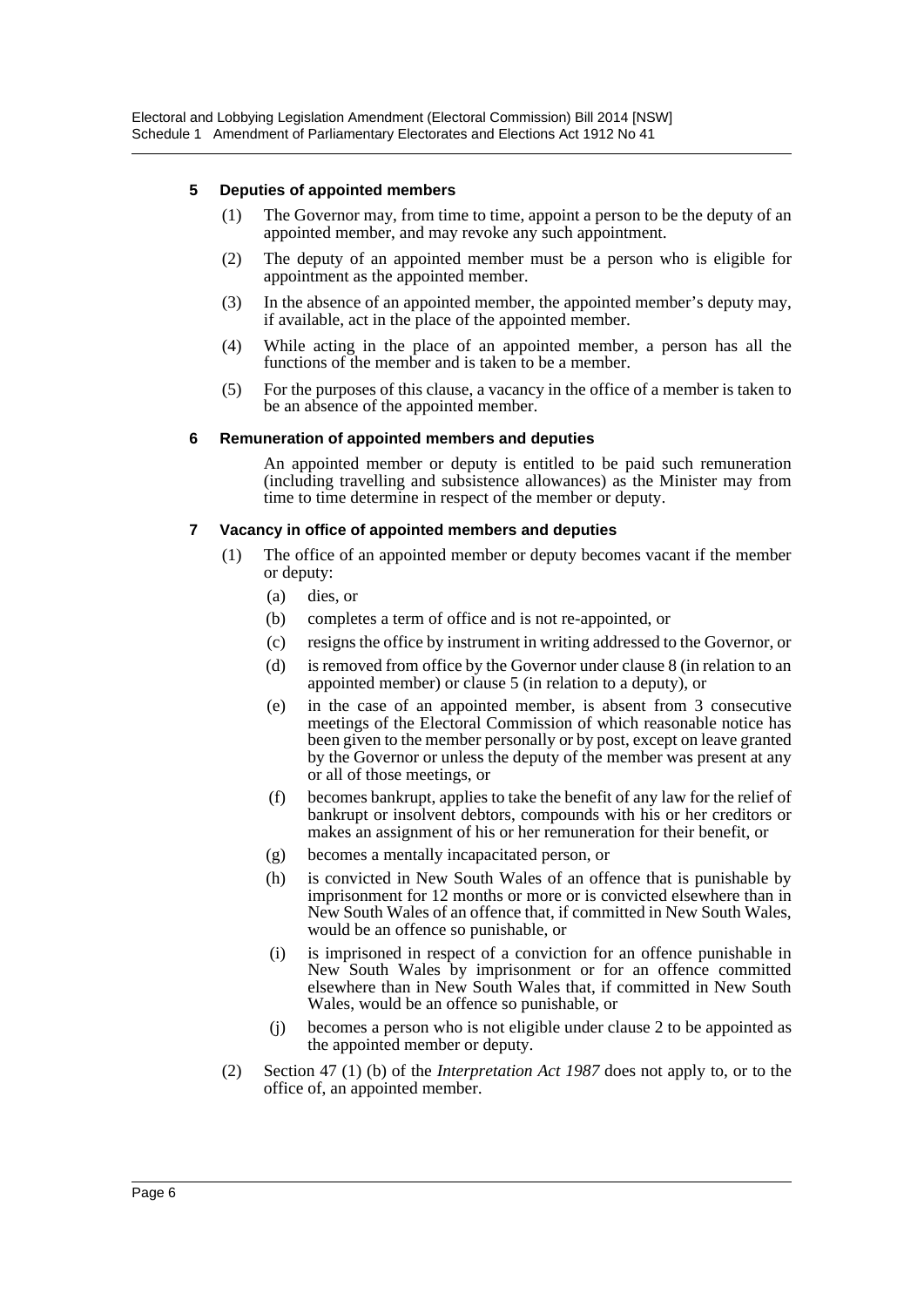#### **8 Suspension and removal from office of appointed members**

An appointed member may be suspended from office by the Governor for misbehaviour or incompetence, but cannot be removed from office except in the following manner:

- (a) The Minister is to cause to be laid before each House of Parliament a full statement of the grounds of suspension within 7 sitting days of that House after the suspension.
- (b) An appointed member suspended under this clause is restored to office by force of this Act unless each House of Parliament at the expiry of the period of 21 days from the day when the statement was laid before that House declares by resolution that the appointed member ought to be removed from office.
- (c) If each House of Parliament does so declare within the relevant period of 21 days, the appointed member is to be removed from office by the Governor accordingly.

#### **9 Filling of vacancy in office of appointed member**

If the office of any appointed member becomes vacant, a person is, subject to this Act, to be appointed to fill the vacancy.

#### **10 Disclosure of pecuniary interests**

- $(1)$  If:
	- (a) a member has a direct or indirect pecuniary interest in a matter being considered or about to be considered at a meeting of the Electoral Commission, and
	- (b) the interest appears to raise a conflict with the proper performance of the member's duties in relation to the consideration of the matter,

the member must, as soon as possible after the relevant facts have come to the member's knowledge, disclose the nature of the interest at a meeting of the Electoral Commission.

- (2) A disclosure by a member at a meeting of the Electoral Commission that the member:
	- (a) is a member, or is in the employment, of a specified company or other body, or
	- (b) is a partner, or is in the employment, of a specified person, or
	- (c) has some other specified interest relating to a specified company or other body or to a specified person,

is a sufficient disclosure of the nature of the interest in any matter relating to that company or other body or to that person that may arise after the date of the disclosure and that is required to be disclosed under subclause (1).

- (3) Particulars of any disclosure made under this clause must be recorded by the Electoral Commission in a book kept for the purpose and that book must be open at all reasonable hours to inspection by any person on payment of the fee determined by the Electoral Commission.
- (4) After a member has disclosed the nature of an interest in any matter, the member must not, unless the Minister or the Electoral Commission otherwise determines:
	- (a) be present during any deliberation of the Electoral Commission with respect to the matter, or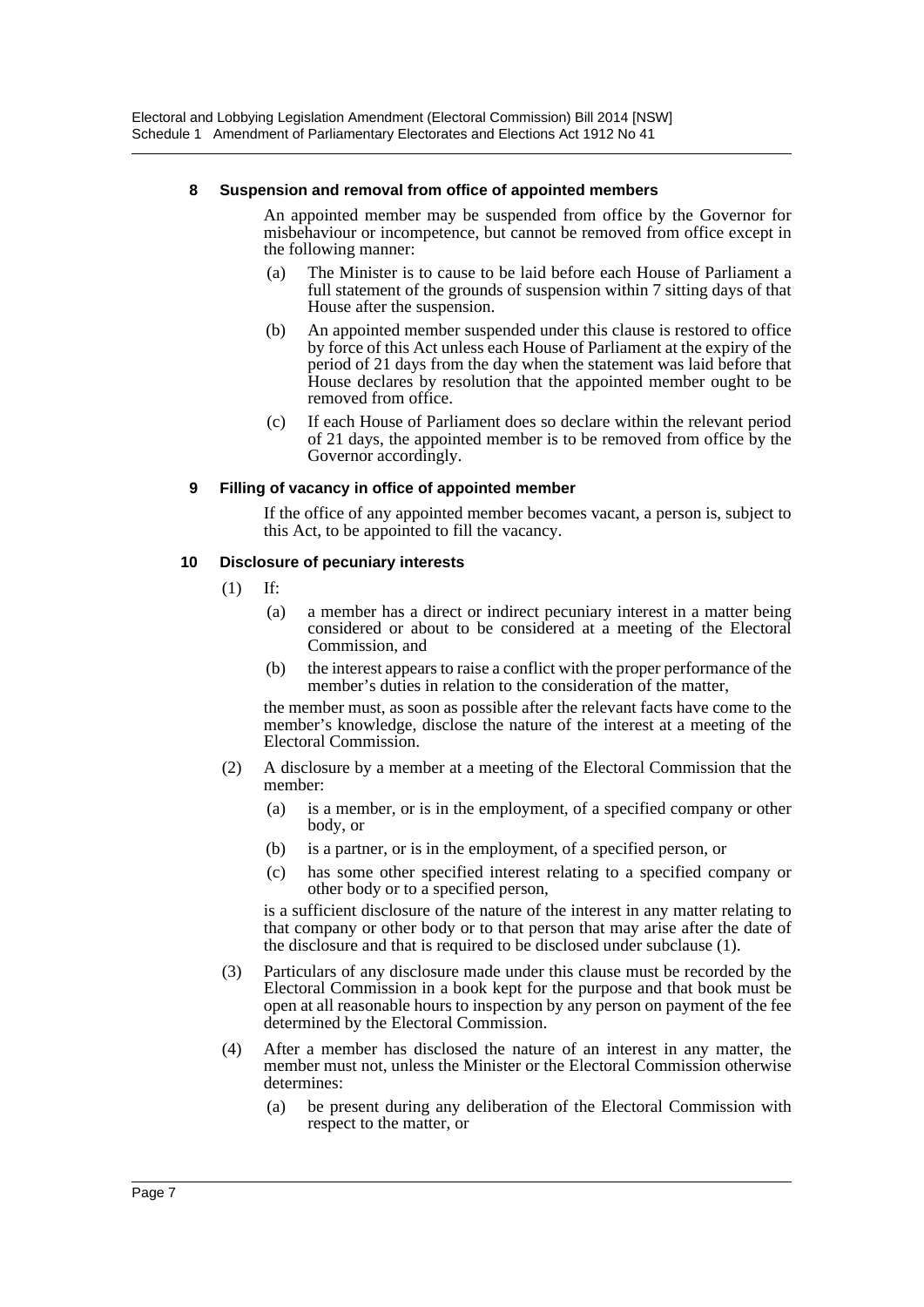- (b) take part in any decision of the Electoral Commission with respect to the matter.
- (5) For the purposes of the making of a determination by the Electoral Commission under subclause (4), a member who has a direct or indirect pecuniary interest in a matter to which the disclosure relates must not:
	- (a) be present during any deliberation of the Electoral Commission for the purpose of making the determination, or
	- (b) take part in the making by the Electoral Commission of the determination.
- (6) A contravention of this clause does not invalidate any decision of the Electoral Commission.

#### **11 Effect of certain other Acts**

- (1) The provisions of the *Government Sector Employment Act 2013* relating to the employment of Public Service employees do not apply to an appointed member.
- (2) If by or under any Act provision is made:
	- (a) requiring a person who is the holder of a specified office to devote the whole of his or her time to the duties of that office, or
	- (b) prohibiting the person from engaging in employment outside the duties of that office,

the provision does not operate to disqualify the person from holding that office and also the office of an appointed member or from accepting and retaining any remuneration payable to the person under this Act as a member.

#### **12 Personal liability**

A matter or thing done or omitted to be done by the Electoral Commission, a member of the Electoral Commission or a person acting under the direction of the Electoral Commission does not, if the matter or thing was done or omitted to be done in good faith for the purpose of executing this or any other Act, subject a member or a person so acting personally to any action, liability, claim or demand.

#### **13 General procedure**

The procedure for the calling of meetings of the Electoral Commission and for the conduct of business at those meetings is, subject to this Act and the regulations, to be as determined by the Electoral Commission.

#### **14 Quorum**

The quorum for a meeting of the Electoral Commission is 2 members (one of whom is the Chairperson of the Commission or the deputy of the Chairperson).

#### **15 Presiding member**

- (1) The Chairperson (or, in the absence of the Chairperson, the deputy of the Chairperson) is to preside at a meeting of the Electoral Commission.
- (2) The presiding member has a deliberative vote and, in the event of an equality of votes, has a second or casting vote.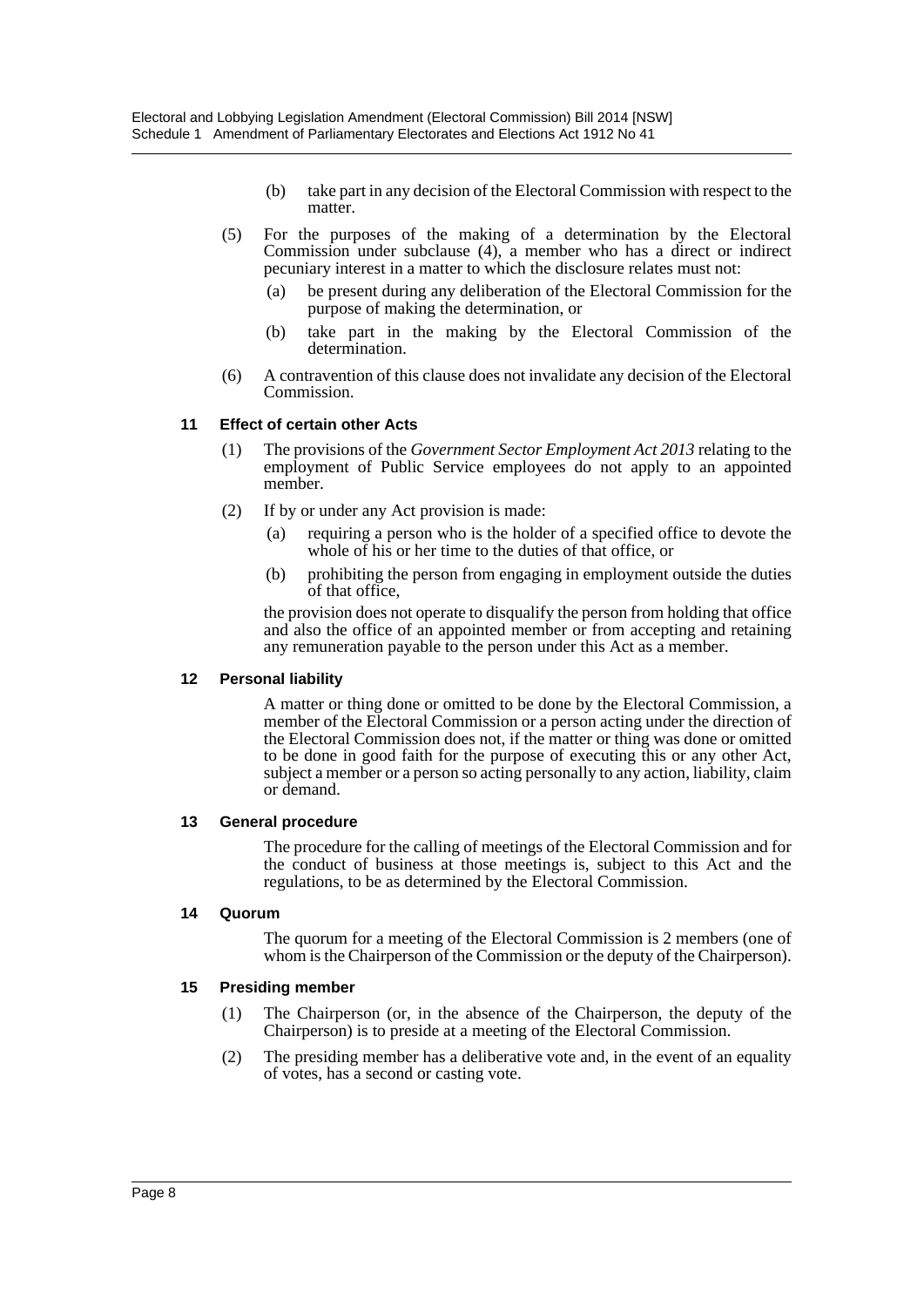### **16 Voting**

A decision supported by a majority of the votes cast at a meeting of the Electoral Commission at which a quorum is present is the decision of the Electoral Commission.

#### **17 Transaction of business outside meetings or by telephone**

- (1) The Electoral Commission may, if it thinks fit, transact any of its business by the circulation of papers among all the members of the Electoral Commission for the time being, and a resolution in writing approved in writing by a majority of those members is taken to be a decision of the Electoral Commission made at a meeting of the Electoral Commission.
- (2) The Electoral Commission may, if it thinks fit, transact any of its business at a meeting at which members (or some members) participate by telephone or other electronic means, but only if any member who speaks on a matter before the meeting can be heard by the other members.
- (3) For the purposes of:
	- (a) the approval of a resolution under subclause (1), or
	- (b) a meeting held in accordance with subclause (2),

the Chairperson and each other member have the same voting rights as they have at an ordinary meeting of the Electoral Commission.

- (4) A resolution approved under subclause (1) is, subject to the regulations, to be recorded in the minutes of the meetings of the Electoral Commission.
- (5) Papers may be circulated among the members for the purposes of subclause  $(1)$  by electronic means.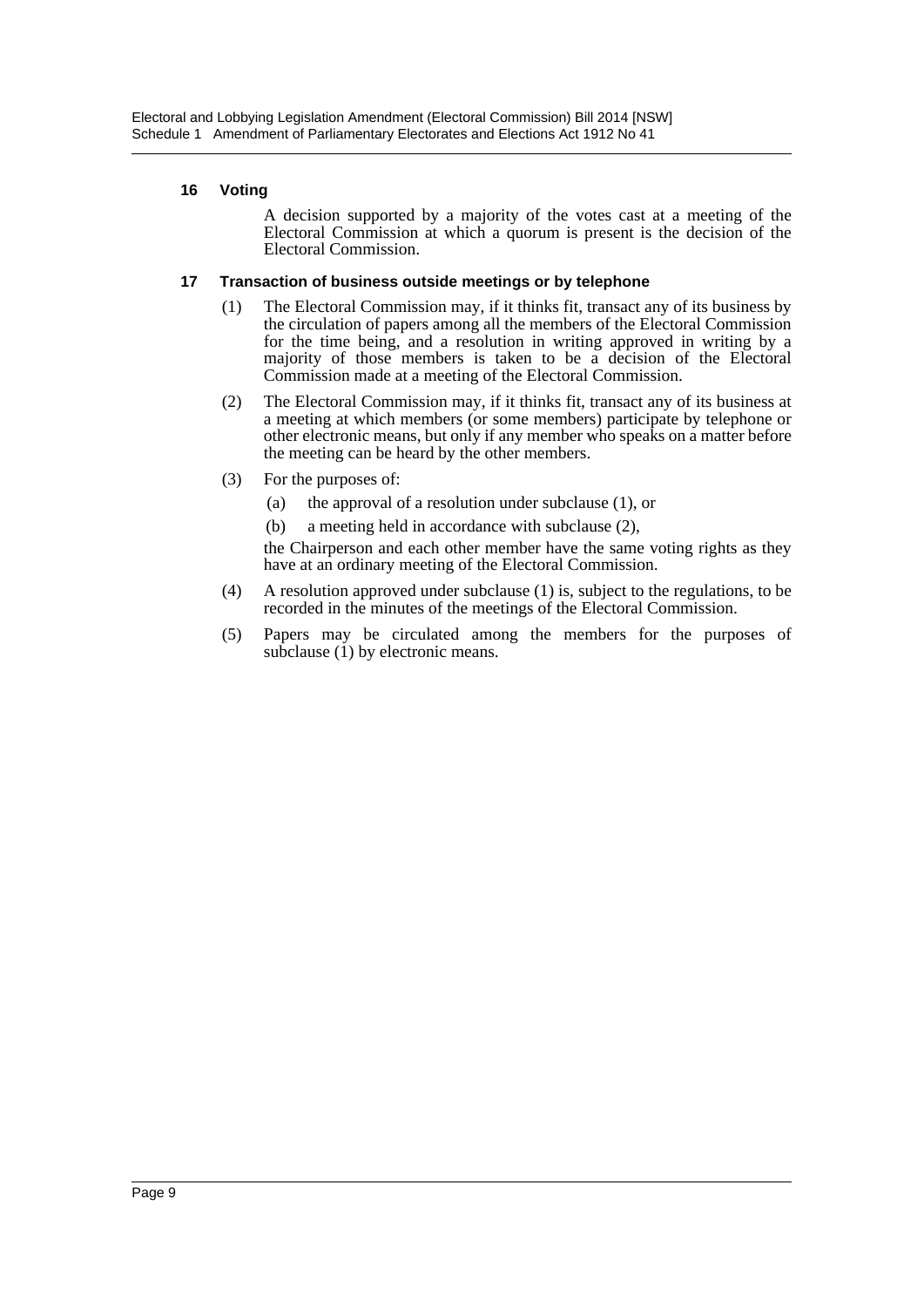## <span id="page-10-0"></span>**Schedule 2 Amendment of Election Funding, Expenditure and Disclosures Act 1981 No 78**

## **[1] Long title**

Omit "to constitute the Election Funding Authority of New South Wales,".

**[2] The whole Act (other than Schedule 2 and any provisions omitted by this Act)** Omit "Authority" and "Authority's" wherever occurring. Insert instead "Electoral Commission" and "Electoral Commission's", respectively.

## **[3] Section 4 Definitions**

Omit the definitions of *alternate*, *appointed member*, *Authority*, *Chairperson* and *member* from section 4 (1).

Insert in alphabetical order:

*Electoral Commission* means the New South Wales Electoral Commission constituted under the *Parliamentary Electorates and Elections Act 1912*.

#### **[4] Section 4A**

Insert after section 4:

#### **4A Objects of Act**

The objects of this Act are as follows:

- (a) to establish a fair and transparent election funding, expenditure and disclosure scheme,
- (b) to facilitate public awareness of political donations,
- (c) to help prevent corruption and undue influence in the government of the State,
- (d) to provide for the effective administration of public funding of elections, recognising the importance of the appropriate use of public revenue for that purpose,
- (e) to promote compliance by parties, elected members, candidates, groups, agents, third-party campaigners and donors with the requirements of the election funding, expenditure and disclosure scheme.

## **[5] Part 2 The Election Funding Authority**

Omit the Part.

## **[6] Section 22**

Omit the section. Insert instead:

#### **22 General functions**

- (1) The Electoral Commission has the functions conferred or imposed on it under this Act.
- (2) The Electoral Commission is to have regard to the objects of this Act in exercising its functions under this Act.

#### **[7] Section 24 Guidelines**

Omit "and Part 2" wherever occurring.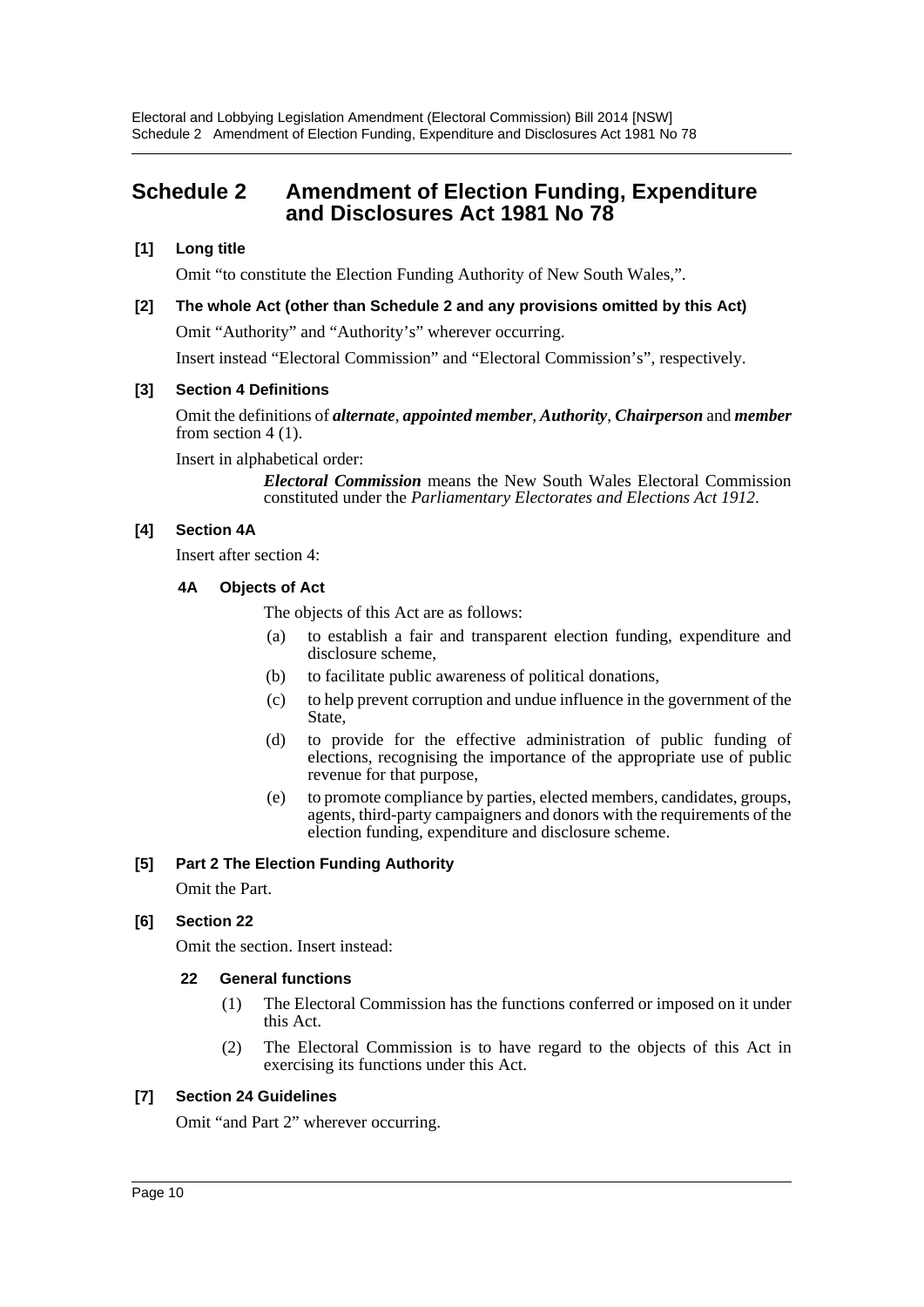Electoral and Lobbying Legislation Amendment (Electoral Commission) Bill 2014 [NSW] Schedule 2 Amendment of Election Funding, Expenditure and Disclosures Act 1981 No 78

#### **[8] Section 25 Research**

Omit the section.

- **[9] Section 99 Funding of other expenses** Omit section 99 (2) and omit "and subsection (2)" from section 99 (1).
- **[10] Section 104 Shortened references to Authority**

Omit the section.

- **[11] Section 105 Proof of certain matters not required** Omit the section.
- **[12] Section 107 Reports to Parliament** Insert "under this Act" after "work and activities" wherever occurring in section 107 (2) and (3).
- **[13] Section 115 Delegation**

Omit the section.

- **[14] Schedule 2 Savings, transitional and other provisions** Omit Part 1.
- **[15] Schedule 2**

Insert at the end of the Schedule with appropriate Part and clause numbers:

## **Part Provisions consequent on enactment of Electoral and Lobbying Legislation Amendment (Electoral Commission) Act 2014**

#### **Abolition of Election Funding Authority**

- (1) The Election Funding Authority is abolished.
- (2) Each person who holds office as a member (or alternate member) of the Election Funding Authority ceases to hold office as such a member.
- (3) A person who ceases to hold office as a member (or alternate member) of the Election Funding Authority is not entitled to any remuneration or compensation because of the loss of that office.
- (4) The assets, rights and liabilities (if any) of the Election Funding Authority become the assets, rights and liabilities of the Electoral Commission.
- (5) The Electoral Commission is taken to be a continuation of the Election Funding Authority.
- (6) Unless the context otherwise requires, a reference in any other Act or in any instrument made under another Act to the Election Funding Authority is to be read as a reference to the Electoral Commission.
- (7) In this clause:

*assets* means any legal or equitable estate or interest (whether present or future and whether vested or contingent and whether personal or assignable) in real or personal property of any description (including money), and includes securities, choses in action and documents.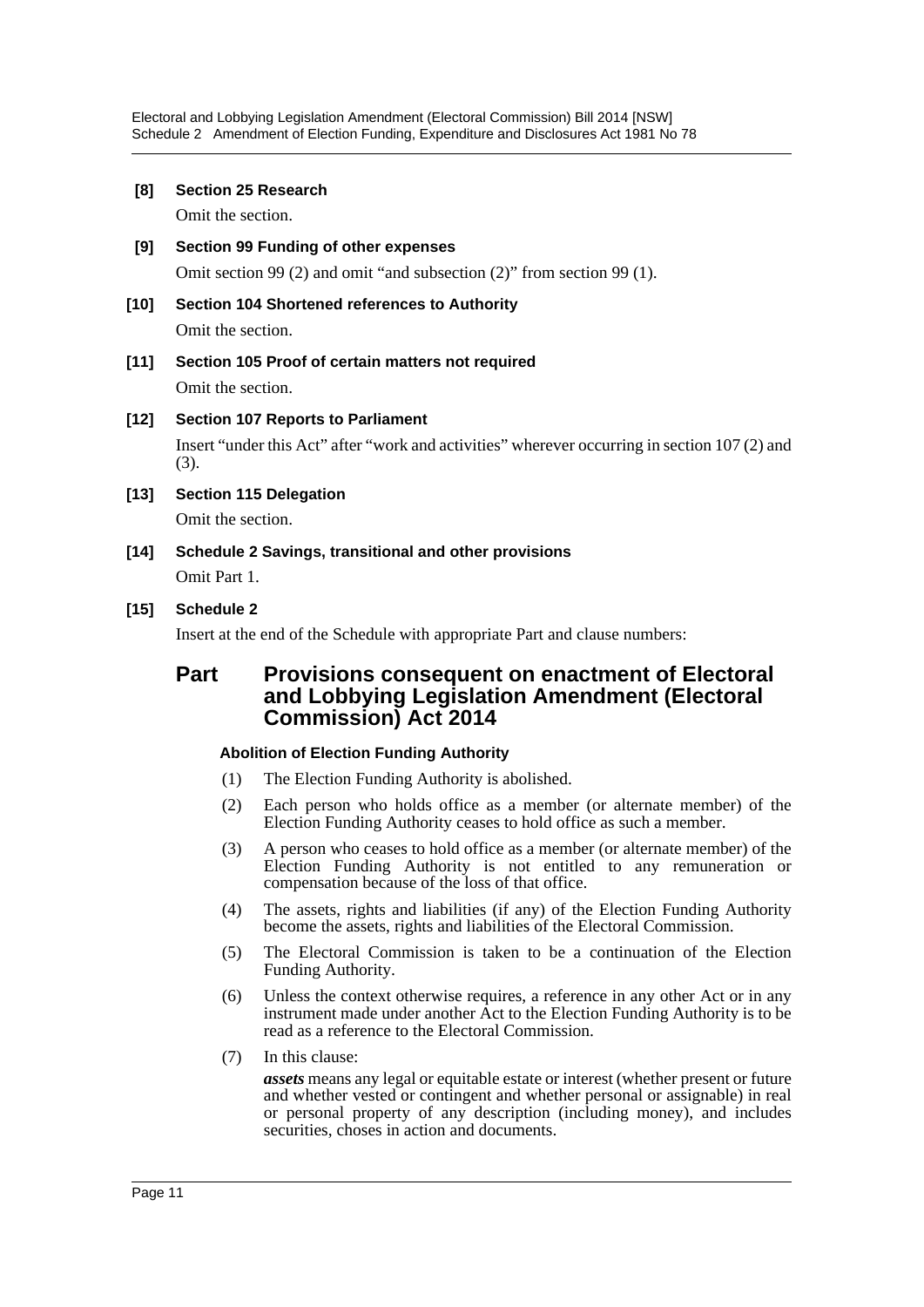*liabilities* means all liabilities, debts and obligations (whether present or future and whether vested or contingent and whether personal or assignable).

*rights* means all rights, powers, privileges and immunities (whether present or future and whether vested or contingent and whether personal or assignable).

#### **Existing delegations**

Any delegation of a function under section 115 and in force immediately before the repeal of that section by the *Electoral and Lobbying Legislation Amendment (Electoral Commission) Act 2014* is taken to be a delegation of the function by the Electoral Commission to the Commissioner.

#### **General savings provision**

Subject to this Part and the regulations, anything done under or for the purposes of a provision of this Act by the Election Funding Authority before its abolition is, to the extent that the thing has effect immediately before its abolition, taken to have been done by the Electoral Commission.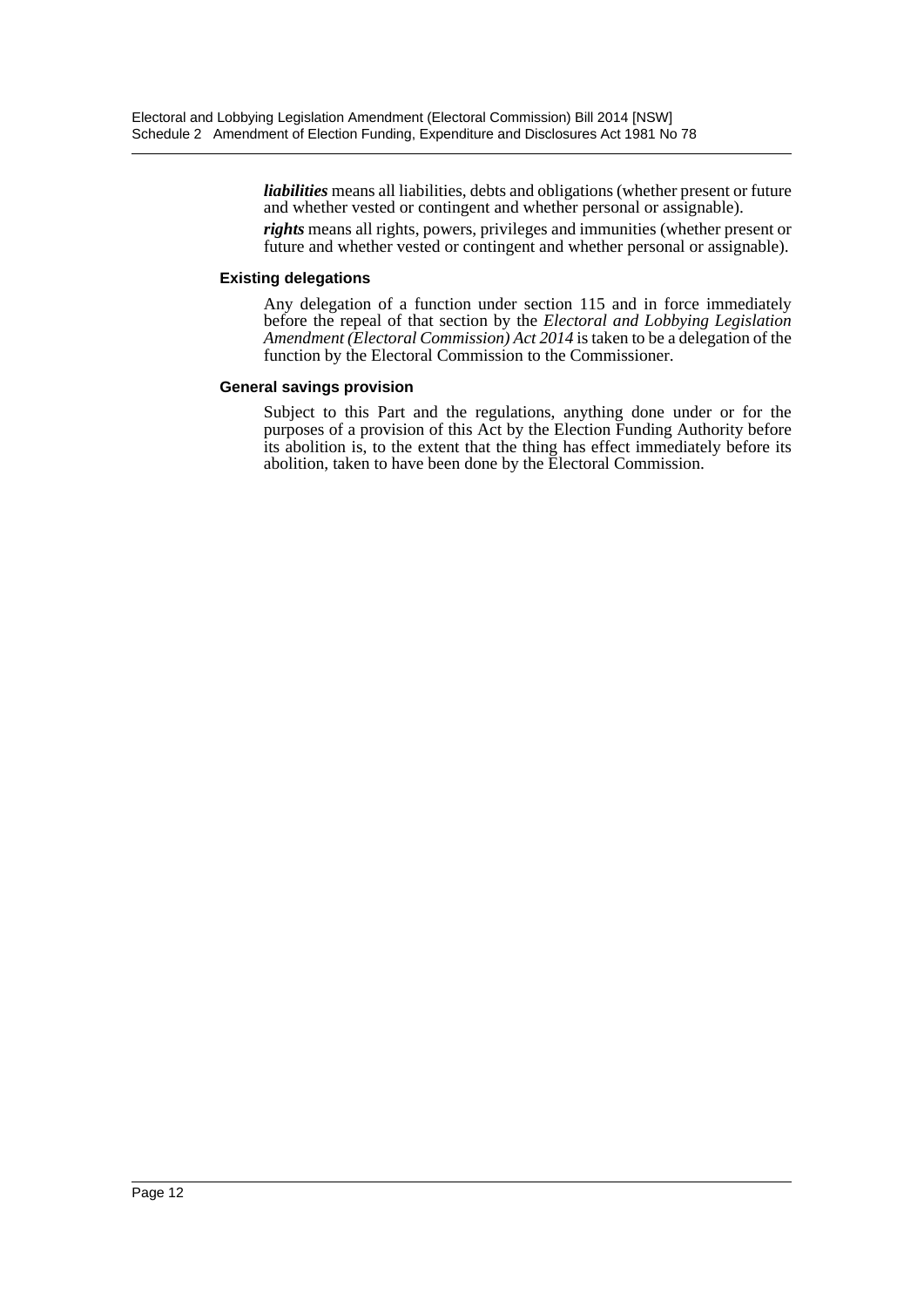## <span id="page-13-0"></span>**Schedule 3 Amendment of Lobbying of Government Officials Act 2011 No 5**

### **[1] Section 3**

Omit the section. Insert instead:

#### **3 Definitions**

(1) In this Act:

*communicate* includes communicate in person, in writing, by telephone or by email or other electronic means.

*Electoral Commission* means the New South Wales Electoral Commission constituted under the *Parliamentary Electorates and Elections Act 1912*.

- *Government official* means any of the following:
- (a) a Minister or Parliamentary Secretary,
- (b) a staff member of a Minister or Parliamentary Secretary (including a staff member in an electorate office),
- (c) the head of a Public Service agency,
- (d) a person employed in the Public Service of New South Wales, the Transport Service of New South Wales or any other service of the Crown,
- (e) an individual who is engaged under a contract to provide services to or on behalf of the Public Service of New South Wales, the Transport Service of New South Wales or any other service of the Crown,
- (f) a member (however expressed) of, or of the governing body of, a statutory body,

but does not include (except in Parts 5 and 6) a local government official.

*lobbying*—see section 4.

*lobbyist* means:

- (a) a third-party lobbyist, or
- (b) any other individual or body that lobbies Government officials (including an individual engaged to undertake lobbying for a third-party lobbyist).

*Lobbyists Code* means the Lobbyists Code of Conduct prescribed by the regulations under Part 2.

*Lobbyists Register* means the Register of Third-Party Lobbyists established under Part 3.

*Lobbyists Watch List* means the Lobbyists Watch List established under Part 4.

*officer of a registered political party* means a person who is occupying or acting in an office or position concerned with the management of a party registered under Part 4A of the *Parliamentary Electorates and Elections Act 1912*.

*planning application* means an application or request by a person (other than a public authority within the meaning of the *Environmental Planning and Assessment Act 1979*):

(a) to initiate the making of an environmental planning instrument or plan under that Act in relation to any development, project or activity on a particular site, or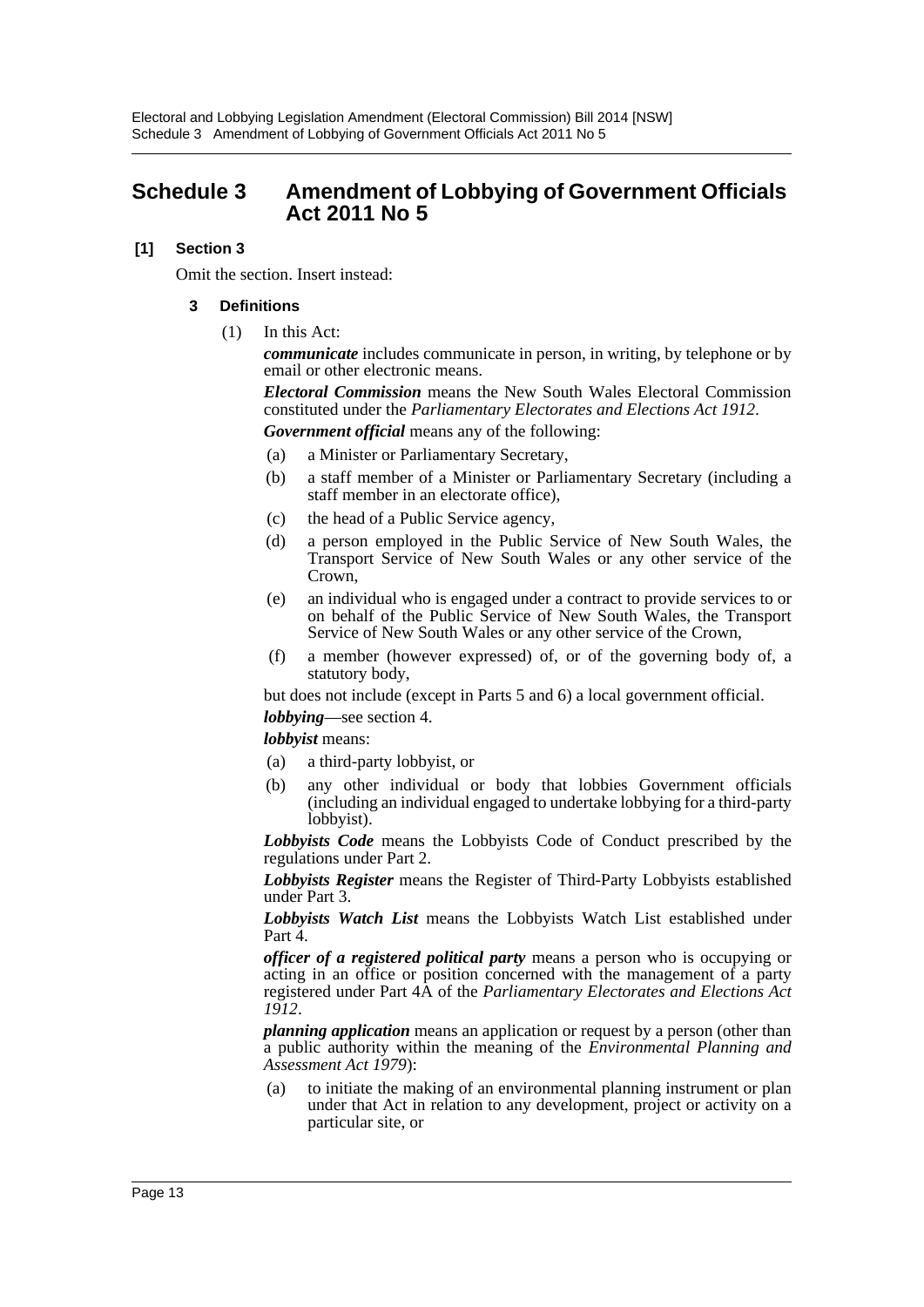(b) for consent to, or approval of, any development, project or activity under that Act or for the modification of any such consent or approval.

*success fee*—see section 14.

*third-party lobbyist* means an individual or body carrying on the business (generally for money or other valuable consideration) of lobbying Government officials on behalf of another individual or body, and:

- (a) includes an individual or body included in this definition by the regulations, but
- (b) does not include an individual or body excluded from this definition by the regulations.
- (2) Notes included in this Act do not form part of this Act.

#### **[2] Section 4**

Insert after section 3:

#### **4 Meaning of "lobbying"**

- (1) For the purposes of this Act, *lobbying* a Government official means communicating with the official for the purpose of representing the interests of others in relation to any of the following:
	- (a) legislation or proposed legislation or a government decision or policy or proposed government decision or policy,
	- (b) a planning application,
	- (c) the exercise by the official of his or her official functions.
- (2) Lobbying extends to:
	- (a) any such communication whether or not in the course of carrying on the business of lobbying Government officials, and
	- (b) any such communication by a person who works for an organisation for the purpose of representing the interests of the organisation or its members, and
	- (c) any such communication for the purpose of representing community interests, and
	- (d) any communication included in this definition by the regulations.
- (3) However, lobbying does not include:
	- (a) any communication by a member of Parliament acting in the ordinary course of his or her duties as a member (or any communication by a constituent of a member of Parliament in the ordinary course of seeking electorate advice or assistance from the member), or
	- (b) any communication by a Government official acting in the ordinary course of his or her duties as a Government official, or
	- (c) any communication excluded from this definition by the regulations.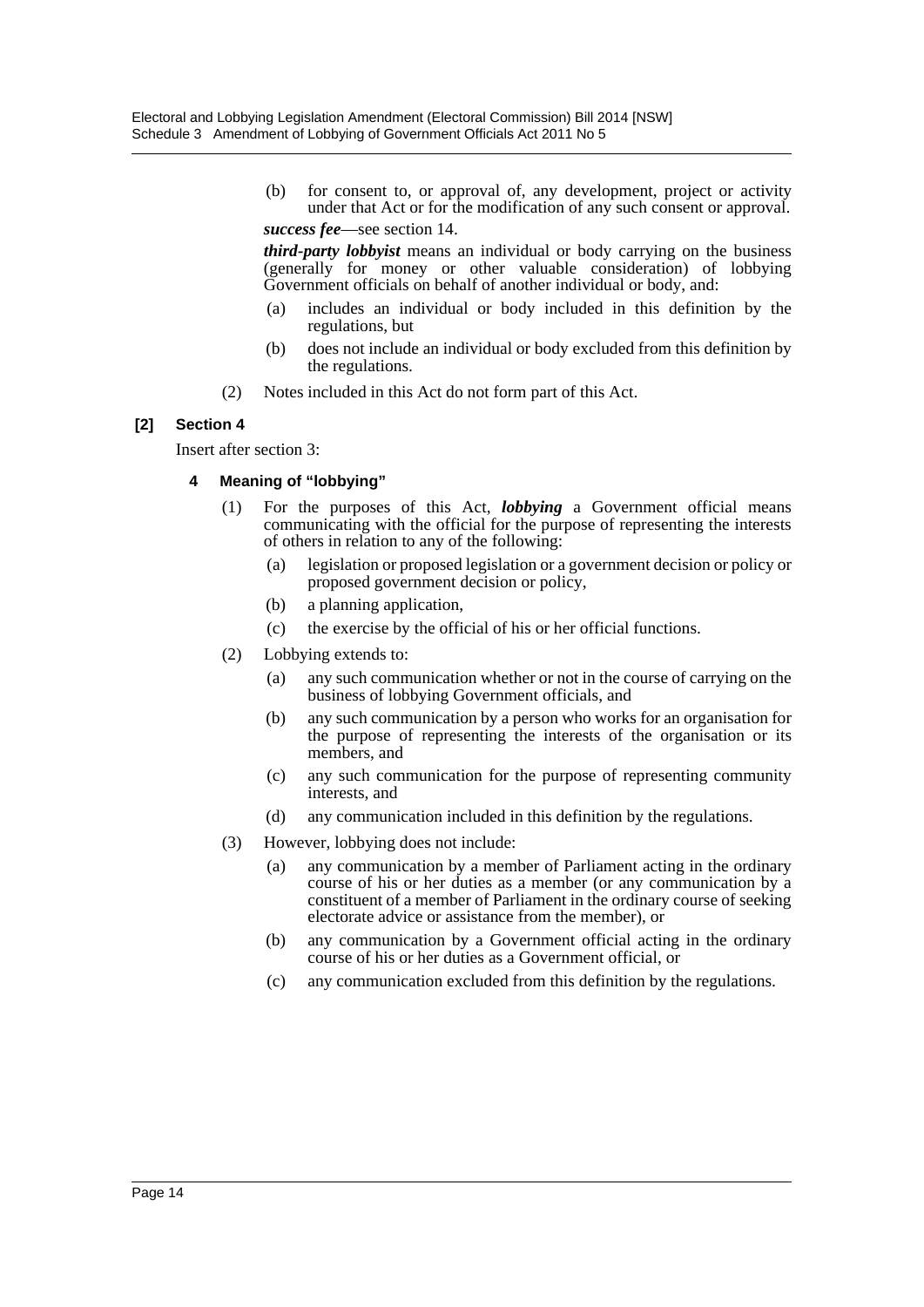## **[3] Parts 2, 3 and 4**

Insert after Part 1:

## **Part 2 Lobbyists Code of Conduct**

## **5 The Lobbyists Code**

- (1) The Lobbyists Code of Conduct is the code of conduct prescribed by the regulations for third-party and other lobbyists (the *Lobbyists Code*).
- (2) The Minister is to consult the Electoral Commission on any proposed code of conduct or amendment of the code of conduct.

## **6 Content of the Lobbyists Code**

- (1) The Lobbyists Code is to set out the ethical standards of conduct to be observed by lobbyists in connection with the lobbying of Government officials in order to promote transparency, integrity and honesty.
- (2) The Lobbyists Code may provide for any matter relating to lobbying or lobbyists, including the procedures for meetings or other contact with Government officials. The Lobbyists Code may make different provision in relation to different classes of lobbyists.

## **7 Compliance with Lobbyists Code**

It is the duty of a lobbyist to comply with the Lobbyists Code in connection with the lobbying of Government officials.

**Note.** See section 19 for enforcement of the Code by the Electoral Commission.

## **Part 3 Register of Third-Party Lobbyists**

## **8 The Lobbyists Register**

- (1) The Electoral Commission is to establish a Register of Third-Party Lobbyists (the *Lobbyists Register*).
- (2) The Electoral Commission is to publish the Lobbyists Register on a website maintained by the Electoral Commission.

#### **9 Registration of third-party lobbyists and those undertaking lobbying for third-party lobbyists**

- (1) A third-party lobbyist is required to be registered in the Lobbyists Register.
- (2) An individual engaged to undertake lobbying for a third-party lobbyist is required to be registered in the Lobbyists Register in respect of the third-party lobbyist.
- (3) A third-party lobbyist (or any individual so engaged) is not eligible to be registered if the person is an officer of a registered political party, is not a fit and proper person to be registered or is otherwise ineligible under the regulations to be registered.
- (4) An application for the registration of a third-party lobbyist may be made to the Electoral Commission by or on behalf of the lobbyist.
- (5) The application for registration:
	- (a) is to be in the form approved by the Electoral Commission, and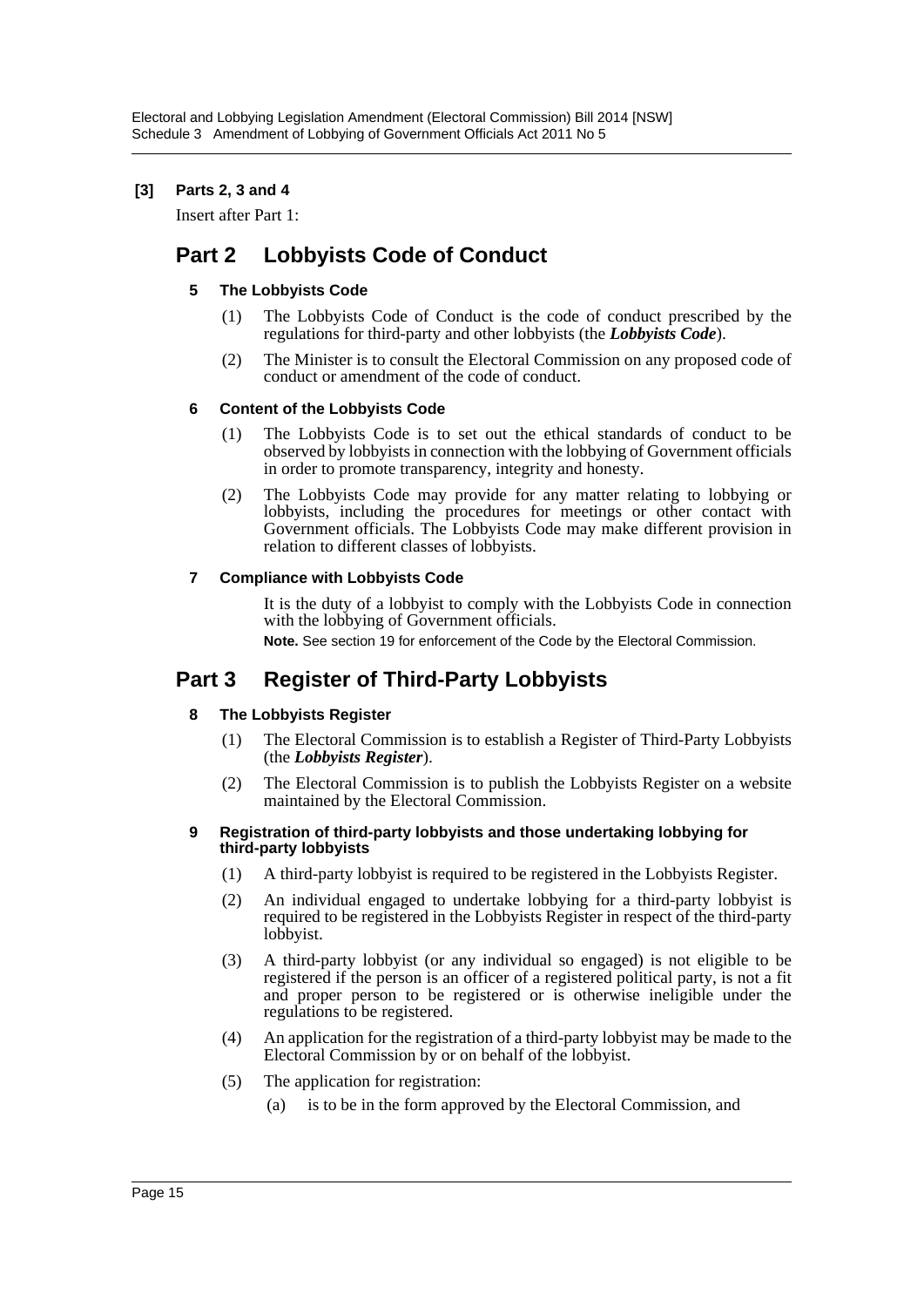- (b) is to contain the names of the individuals engaged to undertake lobbying for the third-party lobbyist, and
- (c) is to require the disclosure of any other information to be included in the Lobbyists Register in respect of the third-party lobbyist, and
- (d) may require the disclosure of the criminal record of the third-party lobbyist, individuals engaged to undertake lobbying or other persons associated with the third-party lobbyist.
- (6) The Electoral Commission must register a third-party lobbyist (and any individual engaged to undertake lobbying for a third-party lobbyist) if an application for registration has been duly made to the Electoral Commission unless it is satisfied that the person is not eligible to be registered.
- (7) The Electoral Commission may cancel or suspend the registration of a third-party lobbyist (or any individual engaged to undertake lobbying for a third-party lobbyist) if:
	- (a) the lobbyist (or an individual so engaged) contravenes the Lobbyists Code or this Act, or
	- (b) in the case of a third-party lobbyist—the lobbyist fails to update the information in the Lobbyists Register when required to do so, or
	- (c) in the case of a third-party lobbyist—the lobbyist no longer carries on the business of lobbying, or
	- (d) in the case of an individual engaged to undertake lobbying for a third-party lobbyist—the individual is no longer so engaged, or
	- (e) the Electoral Commission is authorised to do so by the regulations.
- (8) The Electoral Commission may determine that a third-party lobbyist who has carried on the business of lobbying while not registered is ineligible to be registered for the period specified by the Electoral Commission.

#### **10 Information in the Lobbyists Register**

- (1) The following information is required to be included in the Lobbyists Register in respect of each registered third-party lobbyist:
	- (a) the name and business contact details of the lobbyist,
	- (b) the names of the individuals engaged to undertake the lobbying of Government officials for the lobbyist,
	- (c) the names of the persons having a management, financial or other interest in the lobbyist of a kind prescribed by the regulations,
	- (d) the names of the third parties who have retained the lobbyist to provide, or for whom the lobbyist has provided, lobbying services (whether paid or unpaid),
	- (e) such other information relating to the lobbyist as the regulations may prescribe or the Electoral Commission considers appropriate.
- (2) A registered third-party lobbyist is required to update the information in the Lobbyists Register, in writing to the Electoral Commission, at such times or at the end of such periods as the regulations require.
- (3) The Electoral Commission may, at the request of a lobbyist, exclude information in the Lobbyists Register from being made publicly available if the Electoral Commission is satisfied that there is an overriding public interest against disclosure of the information (within the meaning of the *Government Information (Public Access) Act 2009*).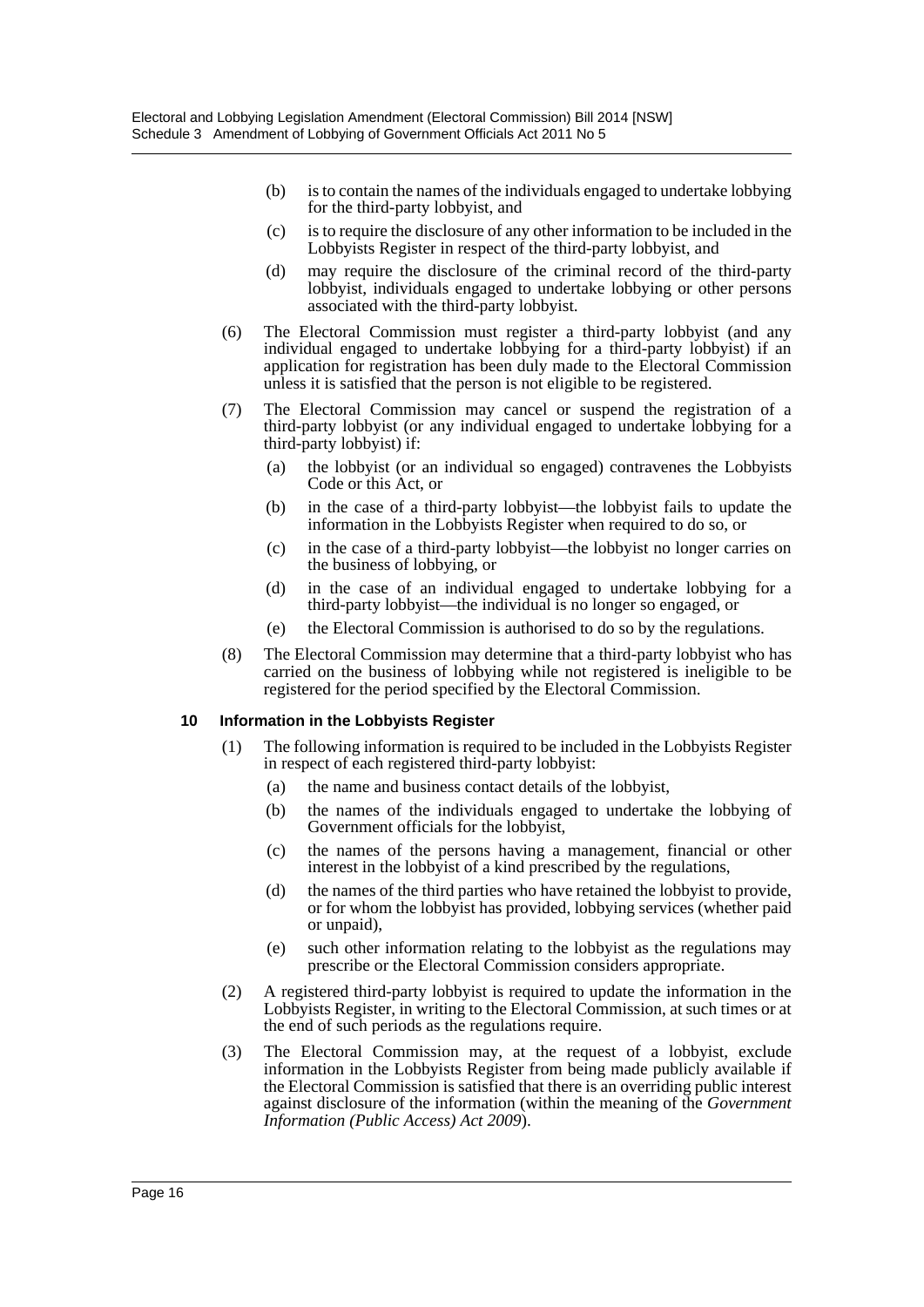- (4) The Electoral Commission may decline to include in the Lobbyists Register any information that the Electoral Commission has reason to believe is vexatious, false or misleading.
- (5) Information is required to be included in the Lobbyists Register of:
	- (a) any lobbyist whose registration has been cancelled or suspended (otherwise than because the lobbyist no longer provides lobbying services or undertakes lobbying), or
	- (b) any unregistered lobbyist whom the Electoral Commission has determined is ineligible to be registered for the period specified by the Electoral Commission.
- (6) Information is to be retained in the Lobbyists Register until the end of the period provided by the regulations.
- (7) Information required to be retained in the Lobbyists Register, but that is no longer current, is to indicate the period for which it was current. **Note.** It is an offence under Part 5A of the *Crimes Act 1900* to knowingly provide false or misleading information or to knowingly produce documents that are false or misleading in purported compliance with a law of the State.

#### **11 General provisions relating to Lobbyists Register**

- (1) The Lobbyists Register is a public document.
- (2) The Electoral Commission may require information provided in an application for registration as a third-party lobbyist or to update information in the Lobbyists Register to be verified by statutory declaration.
- (3) The regulations may make provision for or with respect to registration under this Part and the Lobbyists Register.

## **Part 4 Lobbyists Watch List**

## **12 Lobbyists Watch List**

- (1) The Electoral Commission is to maintain (subject to the regulations) a Lobbyists Watch List that contains the names and other identifying details of any third-party or other lobbyist whom the Electoral Commission determines should be placed on the Lobbyists Watch List because of contraventions of the Lobbyists Code or of this Act.
- (2) Any code of conduct or other official rules applying to Government officials may include special procedures for communication by the officials with lobbyists on the Lobbyists Watch List.
- (3) The Lobbyists Watch List is to be published on the website maintained by the Electoral Commission on which the Lobbyists Register is published.
- (4) The Electoral Commission may (subject to the regulations) remove persons from the Lobbyists Watch List if the Electoral Commission is satisfied that they should no longer be placed on the List.

## **13 General provisions relating to Lobbyists Watch List**

- (1) The Lobbyists Watch List is a public document.
- (2) The Electoral Commission may, at the request of a lobbyist, exclude information in the Lobbyists Watch List from being made publicly available if the Electoral Commission is satisfied that there is an overriding public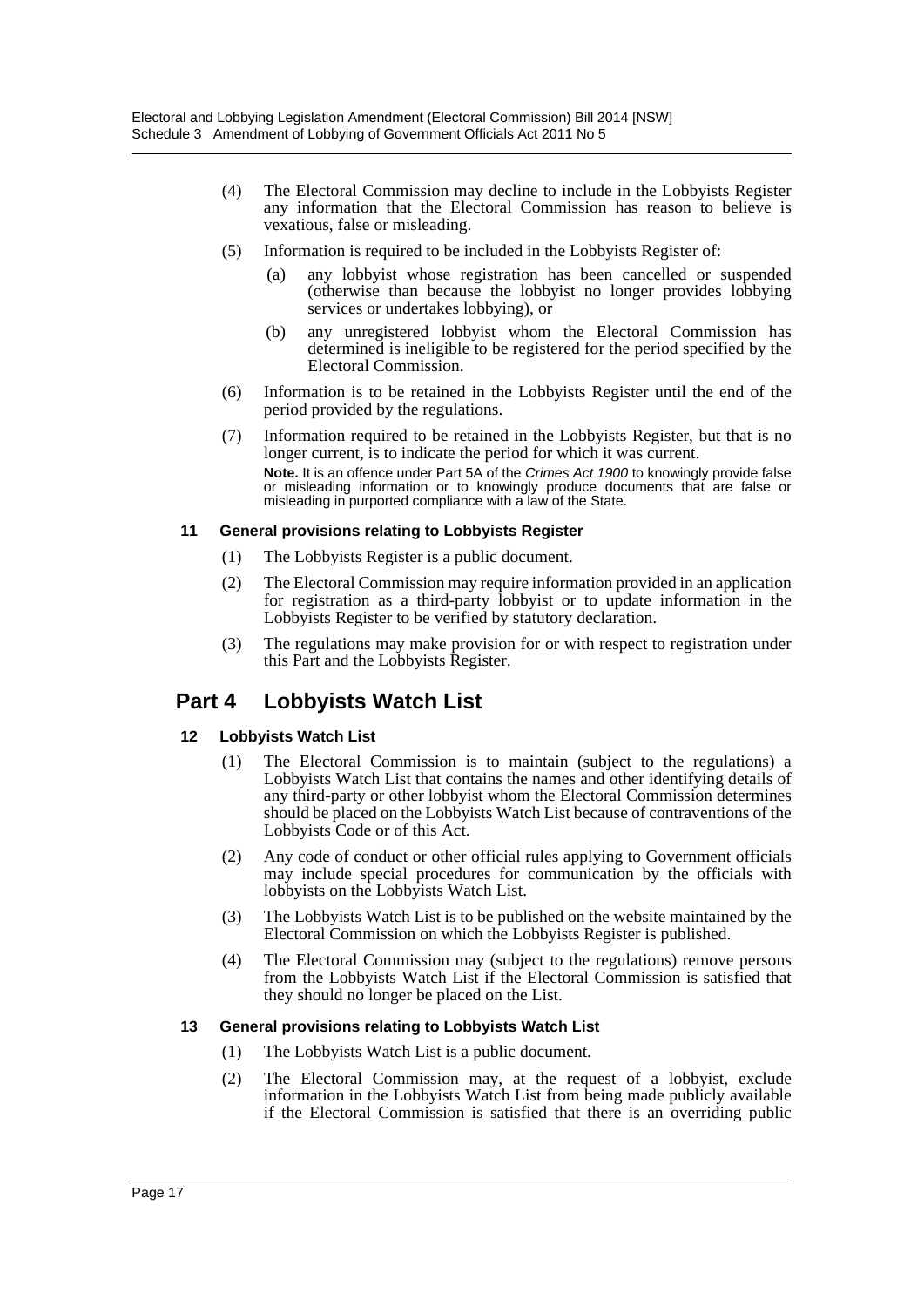interest against disclosure of the information (within the meaning of the *Government Information (Public Access) Act 2009*).

(3) The regulations may make provision for or with respect to the Lobbyists Watch List.

#### **[4] Part 2 Ban on success fees for lobbying**

Renumber the Part as Part 5 and sections 4–7 as sections 14–17.

#### **[5] Part 3 Other restrictions on lobbying**

Renumber the Part as Part 6 and section 8 as section 18.

#### **[6] Part 4 Miscellaneous**

Renumber the Part as Part 7 and sections 9–12 as sections 21–24.

#### **[7] Sections 19 and 20**

Insert before section 9 (renumbered as section 21 by item [6]):

#### **19 Enforcement of Lobbyists Code and this Act**

- (1) The Electoral Commission has the function of enforcing compliance with the Lobbyists Code and the provisions of this Act (including any code of conduct or official rules referred to in section 12 (2)).
- (2) For that purpose, the Electoral Commission may exercise any investigative or other functions the Electoral Commission has under the *Election Funding, Expenditure and Disclosures Act 1981* for the purpose of enforcing compliance with that Act.
- (3) Accordingly, a reference in sections 110, 110A and 110B of that Act to "this Act" is taken to be a reference to the Lobbyists Code and this Act.

#### **20 Protections in respect of defamation and breach of confidence**

- (1) This section applies if:
	- (a) the name of a person or other information is included in or removed from (or not included in or removed from) the Lobbyists Register or Lobbyists Watch List by the Electoral Commission pursuant to a decision under this Act, and
	- (b) the Electoral Commission believes in good faith, when making the decision, that this Act permits or requires the decision to be made.
- (2) In any such case, no action for defamation or breach of confidence lies against the Crown, the Electoral Commission, a member of the Electoral Commission or a member of the staff of the Electoral Commission by reason of the making of the decision or any disclosure of information resulting from the decision.

## **[8] Schedule 1 Savings, transitional and other provisions**

Insert at the end of clause 1 (1):

any Act that amends this Act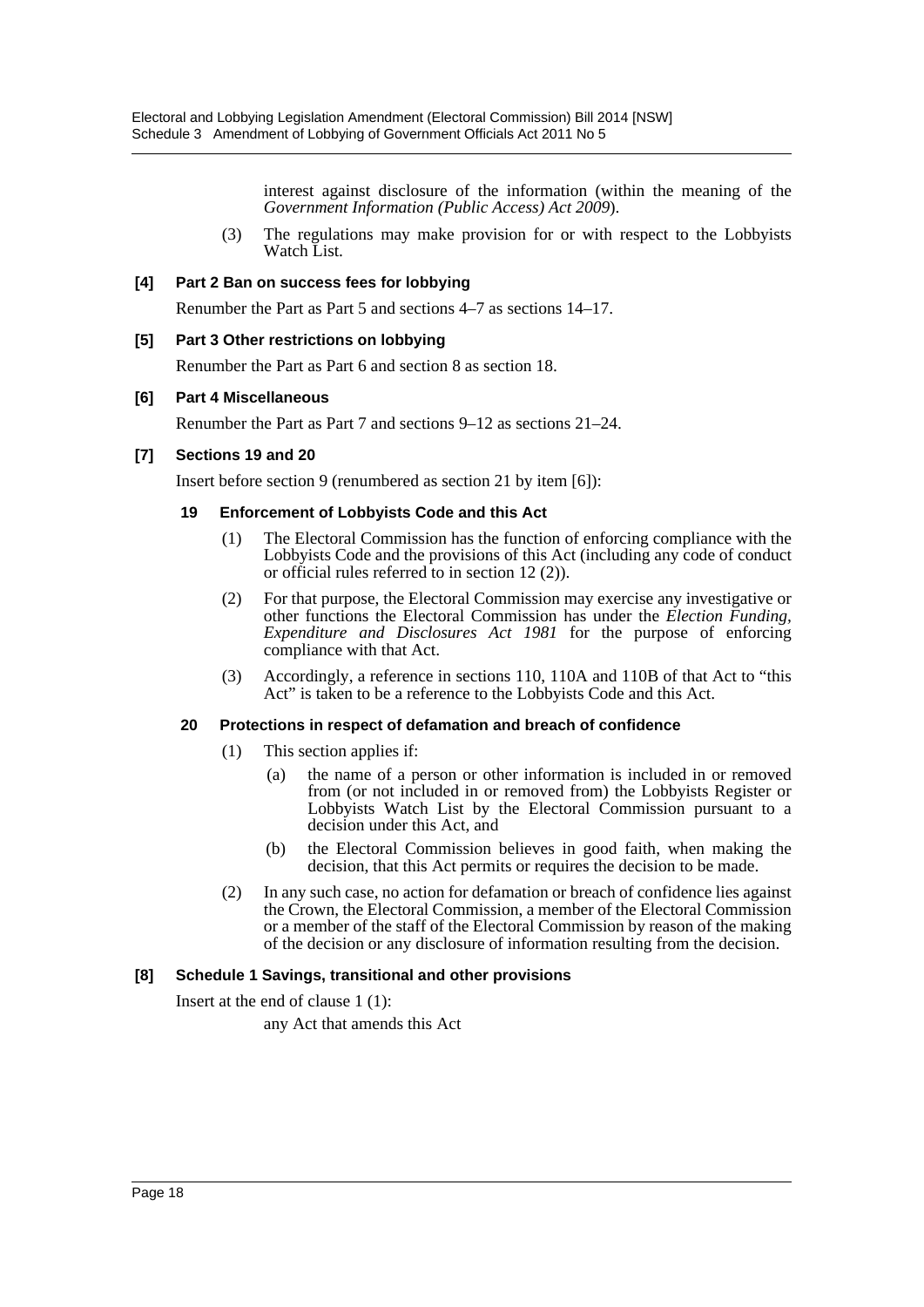## **[9] Schedule 1**

Omit clause 2 (1). Insert instead:

(1) Part 2 of this Act (before its renumbering as Part 5) and Part 5 (after its renumbering) apply in respect of any agreement, or any success fee payable under an agreement, in force before the commencement of this Act.

## **[10] Schedule 1**

Insert after Part 2:

## **Part 3 Provisions consequent on enactment of Electoral and Lobbying Legislation Amendment (Electoral Commission) Act 2014**

#### **3 Existing Register of Lobbyists**

- (1) In this clause, *existing Lobbyists Register* means the Register of Lobbyists kept by the Secretary of the Department of Premier and Cabinet immediately before the commencement of Part 3 of this Act, as inserted by the *Electoral and Lobbying Legislation Amendment (Electoral Commission) Act 2014*.
- (2) A person registered on the existing Lobbyists Register is taken, on the commencement of Part 3 of this Act (as so inserted), to be registered under Part 3 as a third-party lobbyist or as an individual engaged to undertake lobbying for the third-party lobbyist, as the case requires. Any information on the existing Lobbyists Register relating to the lobbyist is taken to be information relating to the lobbyist for the purposes of the Lobbyists Register under Part 3.
- (3) This clause is subject to any provision made by the regulations under clause 1.

## **4 Application of Subordinate Legislation Act 1989**

- (1) Section 5 of the *Subordinate Legislation Act 1989* (Regulatory impact statements) may be complied with in relation to an initial regulation under this Act within 6 months after the regulation is made despite anything to the contrary in that Act.
- (2) An initial regulation under this Act is the first regulation that prescribes a Lobbyists Code of Conduct under Part 2 of this Act or the first regulation that is made under Part 3 or 4 of this Act (Register of Third-Party Lobbyists and Lobbyists Watch List).